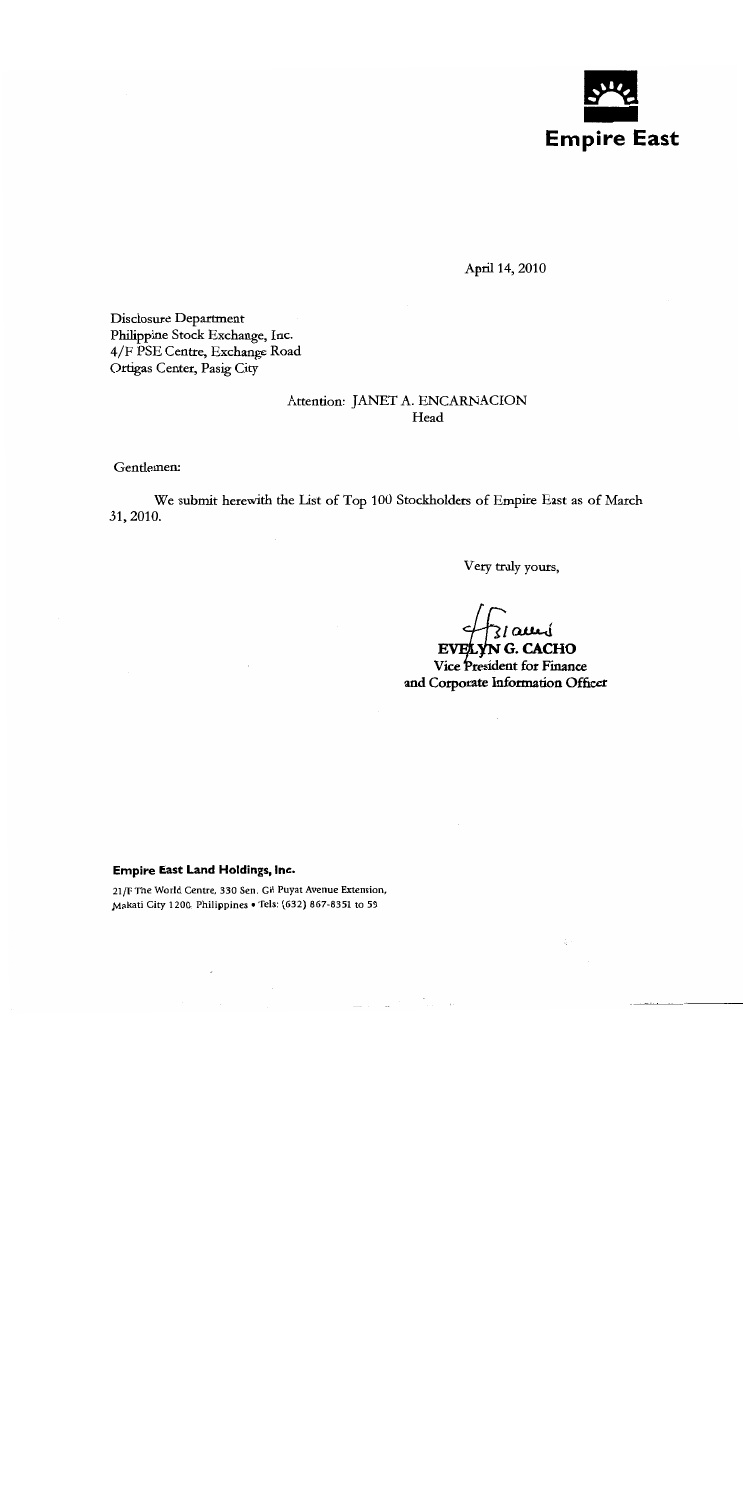| STOCKHOLDER'S NAME                     | OUTSTANDING &<br><b>ISSUED SHARES</b><br>(FULLY PAID) | OUTSTANDING &<br><b>ISSUED SHARES</b><br>(PARTIALLY PAID) | TOTAL<br>HOLDINGS<br>(SUBSCRIBED) | <b>PERCENTAGE</b><br>TO<br>TOTAL | NATIONALITY          | <b>ADDRESS</b>                                                                    |
|----------------------------------------|-------------------------------------------------------|-----------------------------------------------------------|-----------------------------------|----------------------------------|----------------------|-----------------------------------------------------------------------------------|
| MEGAWORLD CORPORATION                  | 5,022,770,249                                         | $\mathbf 0$                                               | 5,022,770,249                     | 47.284                           | FILIPINO             | 28/F THE WORLD CENTRE 330 SEN. GIL PUYAT                                          |
| PCD NOMINEE CORPORATION (FILIPINO)     | 2, 417, 904, 050                                      | 0                                                         | 2, 417, 904, 050                  | 22.762                           | FILIPINO             | AVE., MAKATI CITY<br>37/F TOWER I, THE ENTERPRISE CENTER, 6766                    |
| CALYPSO MANAGEMENT WORLDWIDE S.A.      | 1,205,107,484                                         | $\mathbf 0$                                               | 1,205,107,484                     | 11.345                           | <b>BRITISH VIRG</b>  | AYALA AVE. COR. PASEO DE ROXAS,<br>28/F THE WORLD CENTRE 330 SEN. GIL PUYAT       |
| FIRST CENTRO INC.                      | 1,002,394,500                                         | 0                                                         | 1,002,394,500                     | 9.437                            | FILIPINO             | AVE. MAKATI CITY 1226<br>28/F THE WORLD CENTER 330 SEN GIL PUYAT                  |
| PCD NOMINEE CORPORATION (NON-FILIPINO) | 265, 969, 514                                         | 0                                                         | 265, 969, 514                     | 2.504                            | NON-FILIPINO         | AVE MAKATI CITY<br>37/F TOWER I, THE ENTERPRISE CENTER, 6766                      |
| THE ANDRESONS GROUP INC.               | 138, 133, 820                                         | 0                                                         | 138, 133, 820                     | 1.300                            | FILIPINO             | AYALA AVE. COR. PASEO DE ROXAS,<br>28/F THE WORLD CENTER 330 SEN GIL PUYAT        |
| EMPIRE EAST LAND HOLDINGS, INC.        | 127, 256, 071                                         | 0                                                         | 127, 256, 071                     | 1.198                            | FILIPINO             | AVE MAKATI CITY<br>21/F, THE WORLD CENTRE BUILDING 330 SEN.                       |
| ANDREW LIM TAN                         | 24, 277, 776                                          | 0                                                         | 24, 277, 776                      | 0.229                            | FILIPINO             | GIL PUYAT AVE., MAKATI CITY<br>28/F THE WORLD CENTER 330 SEN GIL PUYAT            |
| CONRADO CHUA SR.                       | 19,780,000                                            | 0                                                         | 19,780,000                        | 0.186                            | FILIPINO             | AVE MAKATI CITY<br>28 SANTIAGO ST., SAN FRANCISCO DEL MONTE,                      |
| BASILIO BARRETTO                       | 16,704,900                                            | 0                                                         | 16,704,900                        | 0.157                            | FILIPINO             | QUEZON CITY<br>#61 ROOSEVELT STREET NORTH GREENHILLS,                             |
| SIMON LEE SUI HEE                      | 16,685,206                                            | 0                                                         | 16,685,206                        | 0.157                            | <b>AUSTRALIAN</b>    | <b>SAN JUAN</b><br>78 THE AVENUE; NEDLANDS 6009 WESTERN,                          |
| RAMON UY ONG                           | 14,950,000                                            | $\mathbf 0$                                               | 14,950,000                        | 0.141                            | FILIPINO             | <b>AUSTRALIA</b><br>#9 NAVARRO STREET CORINTHIAN GARDENS                          |
| ANA GO &/OR GO KIM PA                  | 11,000,000                                            | 0                                                         | 11,000,000                        | 0.104                            | FILIPINO             | QUEZON CITY<br>4/F GOITI BLDG. #15 MUELLE DE BANCO                                |
| LUCIO W. YAN                           | 10,350,000                                            | $\mathbf 0$                                               | 10,350,000                        | 0.097                            | FILIPINO             | NACIONAL, PLAZA LACSON, STA. CRUZ MANILA<br>537 LAFAYETTE STREET GREENHILLS EAST, |
| CONRADO CHUA SR.                       | 7,475,000                                             | $\mathbf 0$                                               | 7,475,000                         | 0.070                            | FILIPINO             | MANDALUYONG<br>NO. 28 SANTIAGO STREET SFDM, QUEZON CITY                           |
| SAMUEL CHUA NG &/OR JOCELYN NGO NG ITF | 7,015,000                                             | $\mathbf{o}$                                              | 7,015,000                         | 0.066                            | FILIPINO             | 809 ONGPIN ST., STA. CRUZ MANILA 1003                                             |
| UNION PROPERTIES INC.                  | 6,157,808                                             | 0                                                         | 6,157,808                         | 0.058                            | FILIPINO             | 6/F SSS MAKATI BUILDING AYALA AVE. COR.<br>HERRERA STS. MAKATI CITY               |
| LILY L. TAN                            | 5,646,500                                             | $\mathbf 0$                                               | 5,646,500                         | 0.053                            | FILIPINO             | UNIT 37 INTERSTATE TOWN HOMES 21-C<br>BENITEZ ST., CUBAO, Q.C.                    |
| ALBERTO MENDOZA AND/OR JEANIE C.       | 4,444,106                                             | $\mathbf 0$                                               | 4, 444, 106                       | 0.042                            | FILIPINO             | #1145 AGUILAR ST., TONDO, MANILA                                                  |
| EVANGELINE R. ABDULLAH                 | 4,324,000                                             | 0                                                         | 4,324,000                         | 0.041                            | FILIPINO             | 3 HARVARD ROAD, FORBES PARK MAKATI CITY                                           |
| YE SE SZE<br>VALENTIN T. KHOE          | 4,324,000<br>4,207,434                                | $\Omega$<br>0                                             | 4,324,000<br>4,207,434            | 0.041<br>0.040                   | FILIPINO<br>FILIPINO | 1933 A. DE LAS ALAS ST., STA. ANA, MANILA<br>27 11TH ST., NEW MANILA, Q.C.        |
| GEORGE T. YANG                         | 3,675,400                                             | $\Omega$                                                  | 3, 675, 400                       | 0.035                            | FILIPINO             | 17/F CITIBANK BLDG. PASEO DE ROXAS MAKATI<br>METRO MANILA                         |
| <b>ZHENG CHANG HUA</b>                 | 3,220,000                                             | $\mathbf 0$                                               | 3,220,000                         | 0.030                            | <b>CHINESE</b>       | RM. 608 BINONDO PLAZA #850 ALVARADO ST.,<br>BINONDO MANILA                        |
| TIONG C. ROSARIO                       | 3, 138, 791                                           | $\mathbf 0$                                               | 3, 138, 791                       | 0.030                            | FILIPINO             | TR MERCANTILE, UNIT 1704 EAST TOWER, PSE<br>CENTER ORTIGAS, PASIG CITY            |
| MAXIMINO S. UY &/OR LIM HUE HUA        | 3,105,000                                             | 0                                                         | 3, 105, 000                       | 0.029                            | FILIPINO             | 6TH FLR. CEDAR EXECUTIVE BLDG. TIMOG AVE.<br>Q.C. 1100                            |
| CAI ZHI QIANG                          | 3,000,000                                             | $\mathbf 0$                                               | 3,000,000                         | 0.028                            | <b>CHINESE</b>       | 288 ESCOLTA TWIN TOWER, ESCOLTA ST. STA.<br>CRUZ, MANILA                          |
| TRANS-ASIA SECURITIES, INC.            | 3,000,000                                             | 0                                                         | 3,000,000                         | 0.028                            | FILIPINO             | RM. 601-S STATE CENTER 333 JUAN LUNA ST.<br>BINONDO, MANILA                       |
| LUISA CO LI                            | 2,902,908                                             | 0                                                         | 2,902,908                         | 0.027                            | FILIPINO             | 627 MADRID ST., BINONDO MANILA                                                    |
| CARLOS D. APOSTOL                      | 2,875,000                                             | $\Omega$                                                  | 2,875,000                         | 0.027                            | FILIPINO             | 2327 MACOPA, DASMARINAS MAKATI CITY                                               |
| EDWARD N. CHEOK                        | 2,875,000                                             | $\Omega$                                                  | 2,875,000                         | 0.027                            | FILIPINO             | RM. 1005 FAR EAST BANK BLDG., 560 QUINTIN<br>PAREDES ST., BINONDO MANILA          |
| ABOITIZ EQUITY VENTURES INC.           | 2,813,843                                             | $\mathbf 0$                                               | 2,813,843                         | 0.026                            | FILIPINO             | 110 LEGASPI ST., LEGASPI VILL. MAKATI<br>CITY                                     |
| WILSON CHUA AND/OR BECKY QUE CHUA      | 2,645,000                                             | 0                                                         | 2,645,000                         | 0.025                            | FILIPINO             | 42-B FLORENTINO STREET STA. MESA HEIGHTS,<br>QUEZON CITY                          |
| CAROLINA ONG YU                        | 2,415,000                                             | $\mathbf 0$                                               | 2,415,000                         | 0.023                            | FILIPINO             | 931 SCHUYLER ST., MANDALUYONG CITY                                                |
| MAXIMINO S. UY                         | 2,357,500                                             | $\mathbf 0$                                               | 2,357,500                         |                                  | 0.022 FILIPINO       | 6TH FLR. CEDAR EXECUTIVE BLDG. TIMOG AVE.<br>Q.C. 1100                            |
| <b>ABOITIZ &amp; COMPANY</b>           | 2, 314, 421                                           | 0                                                         | 2, 314, 421                       | 0.022                            | <b>FILIPINO</b>      | 2/F ABOITIZ BUILDING 110 LEGASPI ST.,<br><b>MAKATI CITY</b>                       |
| WILLIAM HOW                            | 2,300,000                                             | $\Omega$                                                  | 2,300,000                         | 0.022                            | FILIPINO             | 5 JOYA ST., CORINTHIAN GARDENS QUEZON<br>CITY                                     |
| SAN-TEH A.K.A. DANIE LAI               | 2,129,800                                             | 0                                                         | 2,129,800                         | 0.020                            | <b>TAIWANESE</b>     | 3A GOLDLAND TWR, 10 EISENHOWEER ST.,<br>GREENHILLS SAN JUAN                       |
| SUSANO SEE YU                          | 2,116,000                                             | $\mathbf 0$                                               | 2,116,000                         | 0.020                            | FILIPINO             | #11 DAMPOL STREET DAMAR VILLAGE, QUEZON<br>CITY                                   |
| FILIPINO LOAN ASSISTANCE GROUP         | 1,906,320                                             | $\mathbf 0$                                               | 1,906,320                         | 0.018                            | FILIPINO             | C/O JOSE LEE UNIT II 24K MANSIONS #45<br><b>TIMOG AVENUE</b>                      |
| LUCIANO H. TAN                         | 1,901,354                                             | 0                                                         | 1,901,354                         | 0.018                            | FILIPINO             | 1043 JUAN LUNA ST., TONDO, MANILA 1013                                            |
| MELCHOR DANTE SANTOS SANTOS            | 1,830,000                                             | $\mathbf 0$                                               | 1,830,000                         | 0.017                            | FILIPINO             | 21 TIRAD PASS ST. AYALA HEIGHTS, QUEZON<br>CITY                                   |
| <b>CHAK CHING CHAN</b>                 | 1,759,500                                             | 0                                                         | 1,759,500                         | 0.017                            | FILIPINO             | 1539 DOROTEO JOSE STREET STA. CRUZ,<br>MANILA                                     |

**COMPANY NAME : EMPIRE EAST LAND HOLDINGS, INC. Page 1 LIST OF TOP 100 STOCKHOLDERS As Of March 31, 2010**

**ELI-top 100 stockholders 3.31.10.txt**

**Page 1**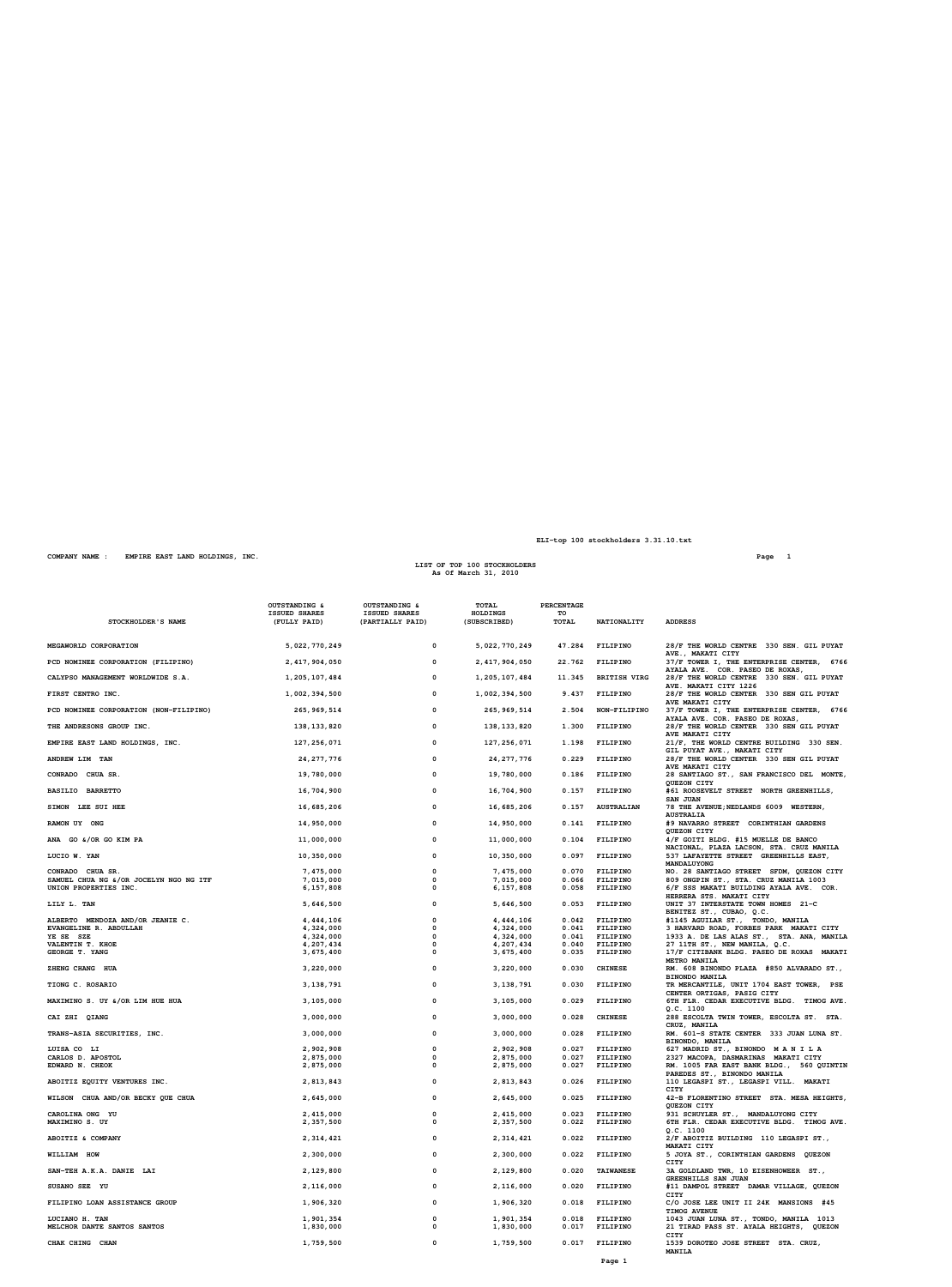|                                                 |                        |                  |                        |                | ELI-top 100 stockholders 3.31.10.txt |                                                                                    |
|-------------------------------------------------|------------------------|------------------|------------------------|----------------|--------------------------------------|------------------------------------------------------------------------------------|
| JOSE S. BANGAYAN AND/OR RAQUEL T.               | 1,733,050              | 0                | 1,733,050              | 0.016          | <b>FILIPINO</b>                      | STA. MARIA, CLIMACO COMP. ZAMBOANGA CITY                                           |
| <b>BANGAYAN</b>                                 |                        |                  |                        |                |                                      | 7000                                                                               |
| ANTONIO ABRERA                                  | 1,725,000              | 0                | 1,725,000              | 0.016          | FILIPINO                             | INFOMAN, GROUND FLR. MJL BLDG. 1175                                                |
| CHIN HSIANG WANG                                | 1,725,000              | 0                | 1,725,000              | 0.016          | <b>TAIWANESE</b>                     | PASONG TAMO MAKATI CITY<br>422 QUIRINO HIGHWAY QUEZON CITY                         |
| PABLO N. PUA                                    | 1,725,000              | $\mathbf 0$      | 1,725,000              | 0.016          | FILIPINO                             | RM. 803 CHINATOWN STEEL TOWER ASUNCION                                             |
|                                                 |                        |                  |                        |                |                                      | ST., BINONDO MANILA                                                                |
| FIRST ABACUS FINANCIAL HOLDINGS                 | 1,650,000              | $\mathbf 0$      | 1,650,000              | 0.016          | FILIPINO                             | UNIT E-3001, PSE CENTRE EXCHANGE ROAD,                                             |
| CORPORATION                                     |                        |                  |                        |                |                                      | ORTIGAS COMPLEX                                                                    |
| PACITA DY GIN CHAN                              | 1,644,500              | 0                | 1,644,500              | 0.015          | FILIPINO                             | UNIT 34 PINA TOWNHOUSE 500 PINA AVENUE,                                            |
|                                                 |                        |                  |                        |                |                                      | STA. MESA MANILA                                                                   |
| FRANCISCO L. BENEDICTO                          | 1,610,000              | 0                | 1,610,000              | 0.015          | FILIPINO                             | B. BENEDICTO & SONS COMPANY 99-101<br>PLARIDEL STREET CEBU CITY 6000               |
| LAWRENCE MENDOZA AND/OR ALBERTO                 | 1,583,320              | $\mathbf 0$      | 1,583,320              | 0.015          | FILIPINO                             | 1145 AGUILAR ST. MANILA                                                            |
| LEONCIO TAN TIU                                 | 1,495,000              | 0                | 1,495,000              | 0.014          | FILIPINO                             | 522 NUEVA STREET BINONDO, MANILA                                                   |
| UNION BANK OF THE PHILS.                        | 1,437,730              | $\mathbf 0$      | 1,437,730              | 0.014          | FILIPINO                             | SSS MAKATI BUILDING AYALA AVENUE, MAKATI                                           |
| ERRAMON I. ABOITIZ                              | 1,418,354              | 0                | 1,418,354              | 0.013          | FILIPINO                             | 110 LEGASPI ST., LEGASPI VILL. MAKATI                                              |
|                                                 |                        |                  |                        |                |                                      | CITY                                                                               |
| UNITED LIFE ASSURANCE CORP.                     | 1,405,300              | 0                | 1,405,300              | 0.013          | FILIPINO                             | 6/F FEDERAL TOWER BLDG. DASMARINAS ST.                                             |
|                                                 |                        |                  |                        |                |                                      | COR.                                                                               |
| MANUEL LOPEZ AND/OR MA. TERESA LOPEZ            | 1,380,638              | 0                | 1,380,638              | 0.013          | FILIPINO                             | 841 HARVARD ST., WACK-WACK                                                         |
| <b>LUIS ANG AND/OR LISA ANG</b>                 | 1,312,150              | 0                | 1,312,150              | 0.012          | FILIPINO                             | VILLAGE, MANDALUYONG CITY<br>1333 CABALLERO ST. DASMARINAS VILLAGE,                |
|                                                 |                        |                  |                        |                |                                      | MAKATI CITY                                                                        |
| <b>EDAN CORPORATION</b>                         | 1,277,972              | 0                | 1,277,972              | 0.012          | FILIPINO                             | 562 HOLY CROSS STREET BO. GREENHILLS,                                              |
|                                                 |                        |                  |                        |                |                                      | MANDALUYONG                                                                        |
| <b>GUEVENT INDUSTRIAL DEV. CORP.</b>            | 1,271,164              | 0                | 1,271,164              | 0.012          | FILIPINO                             | 49 LIBERTAD ST., MANDALUYONG                                                       |
| WU JEN KOK                                      | 1,265,000              | 0                | 1,265,000              | 0.012          | FILIPINO                             | 448-B PINA AVENUE STA. MESA, MANILA                                                |
| ABOITIZ & COMPANY, INC.                         | 1,189,100              | 0                | 1,189,100              | 0.011          | FILIPINO                             | P.O. BOX 65 CEBU CITY 6000                                                         |
| ABOITIZ EQUITY & VENTURES                       | 1,189,100              | $\mathbf 0$      | 1,189,100              | 0.011          | FILIPINO                             | P.O. BOX 65 CEBU CITY 6000                                                         |
| CONSTANTINO CHUA AND/OR WILLINGTON              | 1,150,000              | $\mathbf 0$      | 1,150,000              | 0.011          | FILIPINO                             | RM. 307 WELLINGTON BLDG., ORIENTE ST.,                                             |
| AND/OR GEORGE WY                                |                        |                  |                        |                |                                      | BINONDO, MANILA                                                                    |
| SISO M. LAO                                     | 1,150,000              | $\mathbf 0$<br>0 | 1,150,000<br>1,150,000 | 0.011<br>0.011 | FILIPINO<br>FILIPINO                 | UNIT B2154 ALMEDA STREET TONDO, MANILA                                             |
| ROSA ALEXANDRA UY<br>ROBERT C. TAN              | 1,150,000<br>1,094,662 | $\Omega$         | 1,094,662              | 0.010          | FILIPINO                             | #6 MOLAVE ST., FORBES PARK MAKATI CITY<br>MARIA LUISA PARK, BANILAD CEBU CITY 6000 |
| ANA L. GO                                       | 1,092,500              | 0                | 1,092,500              | 0.010          | FILIPINO                             | #23 ORCHID ST., BAYVIEW GARDEN HOMES I                                             |
|                                                 |                        |                  |                        |                |                                      | ROXAS BLVD., TAMBO PARANAQUE                                                       |
| <b>WILLINGTON W. CHUA</b>                       | 1,035,000              | 0                | 1,035,000              | 0.010          | FILIPINO                             | RM. 307 WELLINGTON BLDG. ORIENTE ST.                                               |
|                                                 |                        |                  |                        |                |                                      | BINONDO MANILA                                                                     |
| SALLY T. GO                                     | 1,035,000              | 0                | 1,035,000              | 0.010          | FILIPINO                             | #1010 BASILAN, INSULAR VILL.II DAVAO CITY                                          |
|                                                 |                        |                  |                        |                |                                      | 8000                                                                               |
| HUBERT LIM                                      | 1,035,000              | 0                | 1,035,000              | 0.010          | FILIPINO                             | 44 DON VICENTE MADRIGAL AVENUE CORINTHIAN                                          |
|                                                 |                        | 0                |                        |                |                                      | GARDEN, QUEZON CITY                                                                |
| <b>SAMUEL NG</b>                                | 1,035,000              |                  | 1,035,000              | 0.010          | FILIPINO                             | 54 FELIX MANALO STREET SAN JUAN, METRO<br><b>MANILA</b>                            |
| <b>JULIE WONG PUA</b>                           | 1,035,000              | 0                | 1,035,000              | 0.010          | FILIPINO                             | MANLAR RICE MILL MABINI, SANTIAGO CITY                                             |
|                                                 |                        |                  |                        |                |                                      | 3311                                                                               |
| <b>FLORA B. CHUA</b>                            | 1,028,972              | 0                | 1,028,972              | 0.010          | FILIPINO                             | #35 DON V. MADRIGAL AVENUE CORINTHIAN                                              |
|                                                 |                        |                  |                        |                |                                      | GARDENS, QUEZON CITY                                                               |
| EMILY BENEDICTO                                 | 1,000,000              | 0                | 1,000,000              | 0.009          | FILIPINO                             | 101 PLARIDEL STREET CEBU CITY 6000                                                 |
| BERNARD TIMBOL AND/OR MARICAR TIMBOL            | 1,000,000              | 0                | 1,000,000              | 0.009          | FILIPINO                             | C/O TIMBOL GIFT SHOP CONCEPCION PUBLIC                                             |
|                                                 |                        |                  |                        |                |                                      | MARKET, SAN NICOLAS CONCEPCION, TARLAC                                             |
| WINSTON S. CO                                   | 998,707                | 0                | 998,707                | 0.009          | <b>CHINESE</b>                       | 23 LOPEZ JUANA STREET AYALA HEIGHTS,                                               |
|                                                 | 920,000                | 0                | 920,000                | 0.009          | FILIPINO                             | QUEZON CITY<br>395 COLUMBIA ST., GREENHILLS EAST,                                  |
| <b>JULIET U. BANGAYAN</b>                       |                        |                  |                        |                |                                      | MANDALUYONG CITY                                                                   |
| CARMELINO O. DIONIDO                            | 909,121                | 0                | 909,121                | 0.009          | FILIPINO                             | #2948-A PILAR ST. TONDO, MANILA                                                    |
| LEE CHUNG CUA                                   | 908,500                | $\Omega$         | 908,500                | 0.009          | <b>CHINESE</b>                       | RM 409 NO. 842 ALVARADO ST. BINONDO,                                               |
|                                                 |                        |                  |                        |                |                                      | MANILA                                                                             |
| <b>FLORA NG SIU KHENG</b>                       | 864,800                | 0                | 864,800                | 0.008          | FILIPINO                             | 23 CAMBRIDGE CIRCLE, NORTH FORBES PARK                                             |
|                                                 |                        |                  |                        |                |                                      | MAKATI CITY                                                                        |
| OOI POAY LUM                                    | 864,800                | 0                | 864,800                | 0.008          | <b>MALAYSIAN</b>                     | NO. 58 TAMAN JESSELTON 10450 PENANG,                                               |
|                                                 |                        |                  |                        |                |                                      | <b>MALAYSIA</b>                                                                    |
| SOLEDAD SY                                      | 864,800                | 0                | 864,800                | 0.008          | FILIPINO                             | 403 COLUMBIA ST., GREENHILLS EAST,                                                 |
| VICTORIANO SY SR.                               |                        | $\Omega$         | 849,122                | 0.008          |                                      | MANDALUYONG CITY<br>C/O GLOBESCO, INC. 192 STO. DOMINGO                            |
|                                                 | 849,122                |                  |                        |                | FILIPINO                             | AVENUE QUEZON CITY                                                                 |
| CENTURY SECURITIES CORPORATION A/C 888          | 842,747                | 0                | 842,747                | 0.008          | FILIPINO                             | 1105 GALLERIA CORPORATE CENTER PASIG CITY                                          |
| <b>BENILDA S. SANTOS</b>                        | 830,000                | 0                | 830,000                | 0.008          | FILIPINO                             | 21 TIRAD PASS ST., AYALA HEIGHTS QUEZON                                            |
|                                                 |                        |                  |                        |                |                                      | CITY 1100                                                                          |
| ELIZABETH K. SO                                 | 805,000                | 0                | 805,000                | 0.008          | FILIPINO                             | 541-B SILENCIO ST., QUEZON CITY                                                    |
| WILLIAM K. SO                                   | 805,000                | 0                | 805,000                | 0.008          | FILIPINO                             | 541-C SILENCIO ST., QUEZON CITY                                                    |
| BAUHINIA MANAGEMENT INC.                        | 787,750                | 0                | 787,750                | 0.007          | FILIPINO                             | C/O ABOTIZ & CO., INC. 110 LEGASPI ST.,                                            |
|                                                 |                        |                  |                        |                |                                      | MAKATI CITY                                                                        |
| KIM LAO                                         | 779,424                | 0<br>0           | 779,424                | 0.007<br>0.007 | FILIPINO<br>FILIPINO                 | 55 MANGUSTAN ROAD MALABON, METRO MANILA<br>28/F WORLD CENTER 330 SEN GIL PUYAT AVE |
| CONSOLIDATED DISTILLERS OF THE FAR EAST<br>INC. | 759,964                |                  | 759,964                |                |                                      | MAKATI CITY                                                                        |
| ANTONIO INIGO SARTE                             | 747,500                | 0                | 747,500                | 0.007          | FILIPINO                             | 001-D DUNHILL DRIVE KM. 18 SEVERINA                                                |
|                                                 |                        |                  |                        |                |                                      | PARANAQUE, METRO MLA.                                                              |
| <b>MARIANO O. CHUA</b>                          | 690,000                | 0                | 690,000                | 0.006          | FILIPINO                             | SUITE 901 9TH FLOOR, TYTANA TOWER, PLAZA                                           |
|                                                 |                        |                  |                        |                |                                      | LORENZO RUIZ, BINONDO MLA.                                                         |
| LUCILA COCHICO                                  | 690,000                | 0                | 690,000                | 0.006          | FILIPINO                             | MJS ELECTRICAL RM. 307 PANORAMA BUILDING                                           |
|                                                 |                        |                  |                        |                |                                      | CALOOCAN CITY                                                                      |
| ALBERTO Q. GOCHANGCO                            | 690,000                | 0                | 690,000                | 0.006          | FILIPINO                             | 17 ADAMS ST., FILINVEST SOUTH BINAN,                                               |
|                                                 |                        | 0                |                        |                |                                      | LAGUNA 4024                                                                        |
| HUNG SEK PUI AND/OR CHAN PUI FAI                | 690,000                |                  | 690,000                | 0.006          | HONGKONG NAT                         | UNIT 21 SAMAR VILLE TOWNHOMES SOUTH<br>TRIANGLE QUEZON CITY                        |
| CONRADO VICENTE                                 | 690,000                | 0                | 690,000                | 0.006          | FILIPINO                             | 202 J. BASA STREET SAN JUAN, METRO MANILA                                          |
|                                                 |                        |                  |                        |                | Page 2                               |                                                                                    |
|                                                 |                        |                  |                        |                |                                      |                                                                                    |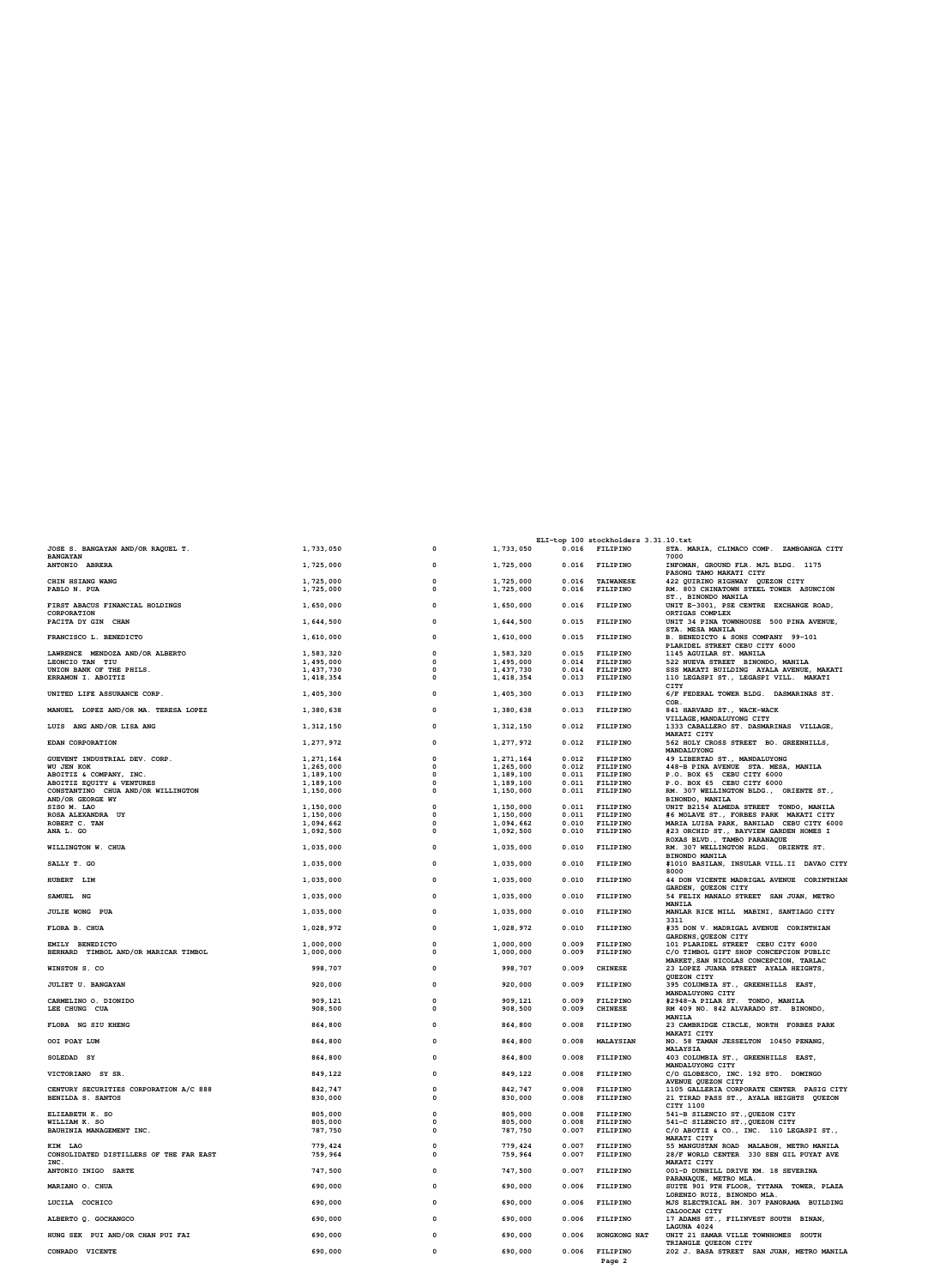**Certified true and correct:**

**ELI-top 100 stockholders 3.31.10.txt**

**STREET BINONDO, MANILA LEE KENG CHUA 596,572 0 596,572 0.006 FILIPINO #35 DON V. MADRIGAL AVE. CORINTHIAN GARDENS QUEZON CITY INTERNATIONAL POLYMER CORP. 586,960 0 586,960 0.006 FILIPINO 26/F PACIFIC STAR BLDG.,MAKATI AVE. COR. SEN. GI LPUYAT AVE., MAKATI CITY LEONCIO CHUA AND/OR MARGARITA CHUA 585,810 0 585,810 0.006 FILIPINO 512 POTENCIANO ST.,INTRAMUROS METRO** BASILIO BARETTO<br>WALTER CO AND/OR GENEVIEVE CONNECTIVE CONSULTED USING USE TO STRAGGED USING STRAGGED ON THE STRAGGED ON STRAGGED ON<br>PHILIP Z. DABAO (DOSEVELT STREET, MANDALUYONG CITY)<br>PHILIP Z. DABAO (DENEVIEVE CONNECTIVE **CEBU CITY 6000 BENITO LAO 575,000 0 575,000 0.005 FILIPINO 485 LAVEZARES ST. BINONDO, MANILA LIN FENG 575,000 0 575,000 0.005 CHINESE PENTHOUSE BINONDO PLAZA #850 ALVARADO** ST., BINONDO MANILA<br>1999 - 575,000 575,000 0.005 FILIPINO TING GUAN TRADING CORP. HERMAN CORTES EDMUND WILLIAM SY TAN WAR TERM ON THE STROOM OF STROOM ON STROOM ON STRIPINO ST., MANDAUE CITY 6014<br>ST5,000 575,000 0.005 BITISH 5240 QUIRINO AVENUE TAMBO, PARANAQUE M.<br>YUEN CHUNG LAI TAMBO, PARANAQUE M. STROOM OS STROOM O **MLA. ELIZABETH L. SY 565,504 0 565,504 0.005 FILIPINO 401 COLUMBIA ST., GREENHILLS EAST, MANDALUYONG CITY WU-PANG YAO 558,000 0 558,000 0.005 TAIWANESE 23/F NO. 447, SEC. 3 WEN-SHING ROAD TAICHING TAIWAN R.O.C. SALLY KHO 548,642 0 548,642 0.005 FILIPINO UNIT 27 CITY GARDEN TOWNHOUSE 208** ESTHER A. VIBAL (IN SAN DRIVE, SAN JUAN MM) 525,366 (SPALE) 525,366 (SPALE) 9 DON PASADENA DRIVE, SAN JUAN MM<br>1997 - 525,366 (SPALE) 525,366 (SPALE) 525,366 (SPALE) 525,366 (SPALE) 525,366 (SPALE) DON PEET SAN STREET STA<br>1 **SHIRLEY T. LEE 520,743 0 520,743 0.005 FILIPINO 11 DON VICENTE MADRIGAL AVE., CORINTHIAN GARDEN, QUEZON CITY HORACIO E. PASCUAL AND/OR FELICITAS V. 517,500 0 517,500 0.005 FILIPINO 907 EIFFEL RD. LE MARICHE SUBD 222 E. PASCUAL RODRIGUEZ SR., AVENUE QUEZON CITY LUISA CO LI 492,430 0 492,430 0.005 FILIPINO 627 MADRID ST., BINONDO MANILA ELIODORO J. RAVALO 476,100 0 476,100 0.004 FILIPINO ASIAN MANSION II LPH 01, 107 DELA ROSA COR. NIEVA STS. LEGASPI VILLAGE SHIGEYUKI AZUMA 475,870 0 475,870 0.004 JAPANESE C/O PNB CEBU JAMES C. TSANG 471,224 0 471,224 0.004 FILIPINO VICTORY CONST. SUPPLY SANTIAGO CITY 3311 JOSEFINA A. PASCUAL 467,820 0 467,820 0.004 FILIPINO GEN. TRIAS, CAVITE 4107 JAIME FERRER ACAYAN 460,000 0 460,000 0.004 FILIPINO 2187 PRIMO RIVERA ST., MAKATI CITY DIOSDADO M. HOLGADO 460,000 0 460,000 0.004 FILIPINO 20 D. TUASON ST. BF HOMES PARANAQUE, METRO MANILA** 1997 BUN THIAM LAO AND/OR SHIRLEY LAO (100 MATILA 460,000 0 MATILO 1000 0.004 FILIPINO 235 GEN. SOLANO STREET SAN MIGUEL, MANILA 460,000 0 0 460,000 0.004 FILIPINO 355 GEN. SOLANO STREET SAN MIGUEL, MANILA 460,000 0 460,00 **LILIA NARVAEZ 460,000 0 460,000 0.004 FILIPINO A-01 POBLACION, TRINIDAD BENGUET 2601 DAVID LAO 457,500 0 457,500 0.004 FILIPINO UNIT 9D GREENRICH MANSIONS LOURDES ST. ORTIGAS CENTER**<br>UNIT 2502-A PSE CENTER WEST TOWER **CCBC SECURITIES PHILS., INC. A/C 445,625 1.000 445,625 1.000 445,625 1.000 445,625 0.004 FILIPINO OCBC SECURITIES PHILS., INC. A/C 445,625 1.000 445,625 1.000 445,625 1.000 #ICESAR01 EXCHANGE ROAD, ORTIGAS CRT, PASIG CITY OCBC SECURITIES PHILS., INC. A/C 445,625 0 445,625 0.004 FILIPINO UNIT 2502-A PSE CENTRE WEST TOWER #IJOPAS01 EXCHANGE RD. ORTIGAS CENTER PASIG CITY QUALITY INVESTMENTS & SECURITIES CORP. 440,810 0 440,810 0.004 FILIPINO SUITE 1602 TYTANA PLAZA, ORIENTE ST. BINONDO, MLA. LUZ ANG 434,562 0 434,562 0.004 FILIPINO 506 GENERAL MASCARADO ST., LITTLE BAGUIO, SAN JUAN M.M. MARITES MENDOZA AND/OR ALBERTO MENDOZA 432,400 0 432,400 0.004 FILIPINO 1145 AGUILAR STREET TONDO, MNILA GRAND TOTAL 10,470,356,505 0 10,470,356,505**

**JOSEPHINE CHUA YU 690,000 0 690,000 0.006 FILIPINO #11 DAMPOL STREET DAMAR VILLAGE, QUEZON CITY ALBERTO GOCHANGCO 667,000 0 667,000 0.006 FILIPINO C/O CITI APPLIANCE NATIONAL HIGHWAY PARIAN CALAMBA LAGUNA 4027 PETER DATA ITF ESTRELLITA 648,600 0 648,600 0.006 FILIPINO 11/F SOLIDBANK BLDG. PASEO DE ROXAS, MAKATI CITY VICTORIANO G. SY JR. 648,600 0 648,600 0.006 FILIPINO 401 COLUMBIA ST., GREENHILLS EAST, MANDALUYONG CITY WONG CHI SAM 618,240 0 618,240 0.006 FILIPINO S1120 STATE CENTER BUILDING 333 JUAN LUNA**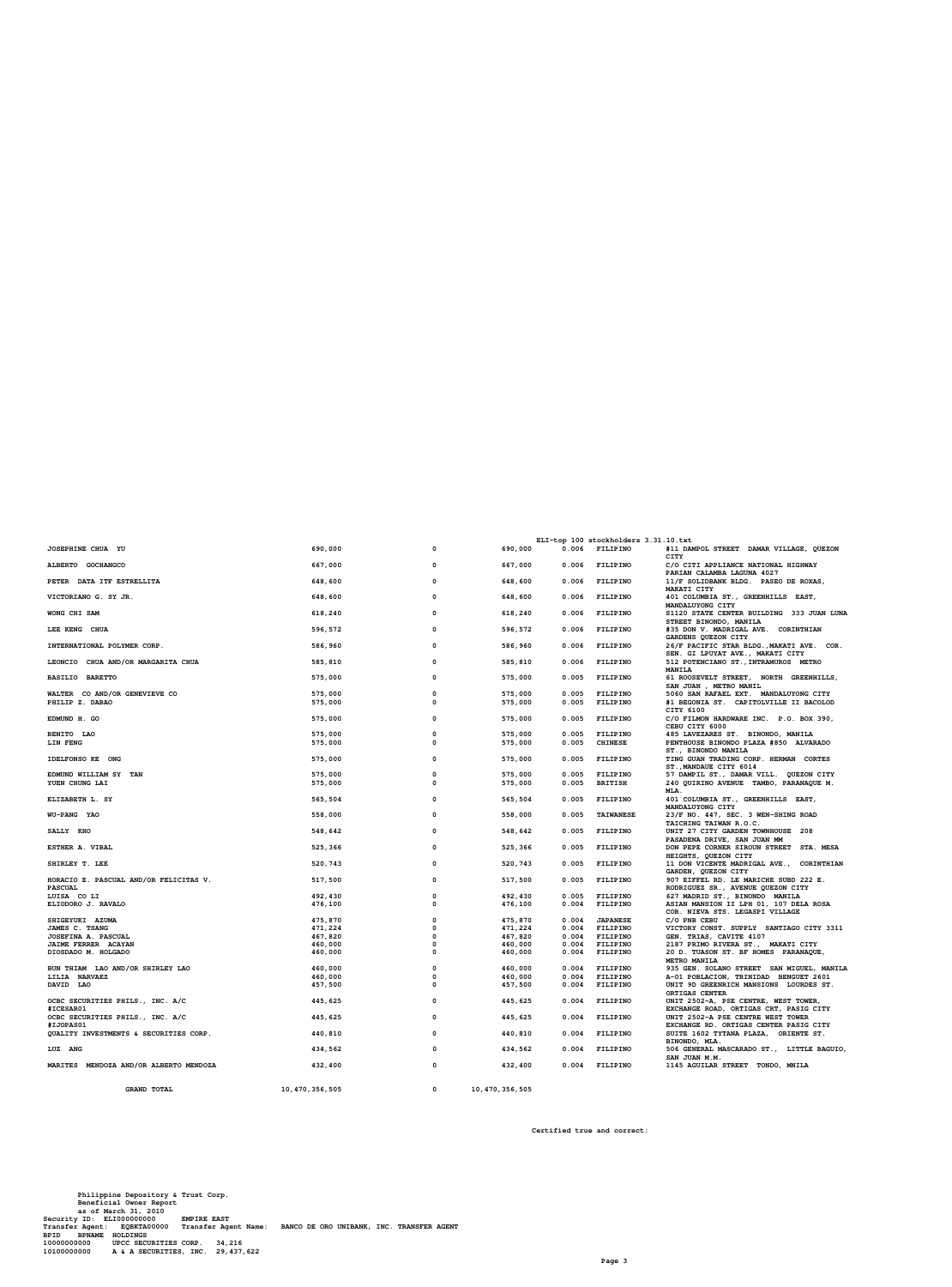A. T. DE CASTRO SECURITIES CORP. **3 4 , 9 1 3 ALL ASIA SECURITIES MANAGEMENT CORP.<br>ALPHA SECURITIES CORP. 9,565,035<br>BA SECURITIES, INC. 32,625,075 9 9 , 6 2 2** ANGPING & ASSOCIATES SECURITIES, INC. 23,3<br>ANSALDO, GODINEZ & CO., INC. 31,383,043<br>AB CAPITAL SECURITIES, INC. 148,933,825<br>SARANGANI SECURITIES, INC. 122,153<br>SB EQUITIES, INC. 24,531,950<br>ASIA PACIFIC CAPITAL EQUITIES & SEC **0 , 5 4 1 ASIA PACIFIC CAPITAL EQUITIES & SECURITIES CORP.<br>ASIASEC EQUITIES, INC. 15,871,242<br>ASTRA SECURITIES CORPORATION 1,401,010<br>ATC SECURITIES, INC. 44,411 , 8 3 7 , 7 8 5 MACQUARIE CAPITAL SECURITIES (PHILIPPINES) INC. 14,444<br>BELSON SECURITIES, INC. 24,031,698<br>BENJAMIN CO CA & CO., INC.<br>B. H. CHUA SECURITIES CORPORATION 121,328,738** B. H. CHUA SECURITIES CORPORATION 47,752,300<br>JAKA SECURITIES CORP. 902,276<br>BPI SECURITIES CORPORATION 98,775,713<br>CAMPOS, LANUZA & COMPANY, INC. 735,431<br>SINCERE SECURITIES CORPORATION 16,485,934<br>CENTURY SECURITIES CORPORATI DBP-DAIWA SECURITIES (PHIL.), INC. 516,12<br>DAVID GO SECURITIES (PHILS.), INC. 1,000,<br>DAVID GO SECURITIES CORP. 34,780,643<br>DIVERSIFIED SECURITIES, INC. 2,184,966<br>E. CHUA CHIACO SECURITIES, INC. 23,579,889<br>EQUITABLE SECURITIE **0 0 0 EASTERN SECURITIES DEVELOPMENT CORPORATION 29**<br>EQUITIWORLD SECURITIES, INC. 1,649,391<br>EVERGREEN STOCK BROKERAGE & SEC., INC. 54,738,050<br>FIRST ORIENT SECURITIES, INC. 1,313,184<br>FIRST INTEGRATED CAPITAL SECURITIES, INC. 47 **, 1 1 5 , 4 8 7 , 1 3 1** FRANCISCO ORTIGAS SECURITIES, INC.<br>F. YAP SECURITIES, INC. 985,689<br>AURORA SECURITIES, INC. 172,862,450 **, 4 7 3 , 9 1 6** GLOBALINKS SECURITIES & STOCKS, INC.<br>JSG SECURITIES, INC. 15,445,814<br>JSG SECURITIES, INC. 8,420,000<br>JSG SECURITIES, INC. 8,420,000<br>GOLDSTAR SECURITIES, INC. 2,900,000<br>GUILD SECURITIES, INC. 66,341,525<br>HIGILIAND SECURITIES, **, 2 6 8 , 7 3 9** 43.964.104 **H K S E C U R I T I E S , I N C . 6 , 8 3 7 I . A C K E RMAN & C O . , I N C . 3 , 7 4 1 , 1 5 7 I . B . G I ME N E Z S E C U R I T I E S , I N C . 1 1 , 4 9 7 , 9 3 9 I NVE S T O R S S E C U R I T I E S , I N C , 8 , 0 8 3 , 3 3 6 I MP E R I A L , D E G U Z MAN , AB A L O S & C O . , I N C . 4 , 2 8 , 7 4 6 INTRA-INVEST SECURITIES, INC. 7,102,445<br>ASIAN CAPITAL EQUITIES, INC. 438,063<br>J.M. BARCELON & CO., INC. 1,218,875<br>VALUE QUEST SECURITIES CORPORATION 3** VALUE QUEST SECURITIES CORPORATION 34<br>STRATEGIC EQUITIES COR. 5,209,260<br>LARRGO SECURITIES CO., INC. 2,114,000<br>LIPPO SECURITIES, INC. 141,105<br>LOPEZ, LOCSIN, LEDESMA & CO., INC. 56<br>LUCKY SECURITIES, INC. 3,006,137<br>LUCKY SECU **, 3 5 0 , 0 0 0 , 8 6 5 MARIAN SECURITIES, INC. 15,134<br>MARINO OLONDRIZ Y CIA 42,061<br>CITISECONLINE.COM, INC. 24,646,204<br>DA MARKET SECURITIES, INC. 3,140,138<br>MERCANTILE SECURITIES CORP. 3,992,697 MERIDIAN SECURITIES, INC. 7,589,5<br>MDR SECURITIES, INC. 5,502,783<br>DEUTSCHE REGIS PARTNERS, INC. 2,948<br>DEUTSCHE REGIS PARTNERS, INC. 140,944 2** DEUTSCHE REGIS PARTNERS, INC. **, 1 5 0 , 0 0 0 MOUNT PEAK SECURITIES, INC. 2<br>NEW WORLD SECURITIES CO., INC. 3<br>NIEVES SANCHEZ, INC. 3,559,489 , 5 0 3 , 6 7 0 , 8 1 0 , 3 4 4** OPTIMUM SECURITIES CORPORATION 5,434,065 RCBC SECURITIES, INC. 12,629,494<br>PAN ASIA SECURITIES CORP. 22 **, 0 1 3 , 3 3 6**

**0 2 0 0 0 0 0 0 0 0**

**0 3 0 0 0 0 0 0 0 0**

**0 4 0 0 0 0 0 0 0 0**

**0 5 0 0 0 0 0 0 0 0 1 0 6 0 0 0 0 0 0 0 0**

 **0 9 0 0 0 0 0 0 0 0 1 0 0 0 0 0 0 0 0 0**

 **1 1 0 0 0 0 0 0 0 0 1 1 2 0 0 0 0 0 0 0 0 1 3 0 0 0 0 0 0 0 0 1 5 0 0 0 0 0 0 0 0 1 6 0 0 0 0 0 0 0 0 1 8 0 0 0 0 0 0 0 0**

 **1 9 0 0 0 0 0 0 0 0 2 0 0 0 0 0 0 0 0 0 1 2 1 0 0 0 0 0 0 0 2 2 2 0 0 0 0 0 0 0 0**

 **2 3 0 0 0 0 0 0 0 0 2 4 0 0 0 0 0 0 0 0 2 4 0 0 0 0 0 0 0 2 1 2 5 0 0 0 0 0 0 0 0**

 **4 3 0 0 0 0 0 0 0 0 4 5 0 0 0 0 0 0 0 0 4 7 0 0 0 0 0 0 0 0 1 4 8 0 0 0 0 0 0 0 0 4 9 0 0 0 0 0 0 0 0 5 0 0 0 0 0 0 0 0 0**

 **5 3 0 0 0 0 0 0 0 0 1 5 4 0 0 0 0 0 0 0 0 5 7 0 0 0 0 0 0 0 0 5 9 0 0 0 0 0 0 0 0**

**6 1 0 0 0 0 0 0 0 0 1 6 2 0 0 0 0 0 0 0 0**

 **6 7 0 0 0 0 0 0 0 0 6 8 0 0 0 0 0 0 0 0**

**1 6 9 0 0 0 0 0 0 0 0 6 9 0 0 0 0 0 0 0 3 6 9 0 0 0 0 0 0 0 4 1 7 0 0 0 0 0 0 0 0 0**

 **7 2 0 0 0 0 0 0 0 0 7 4 0 0 0 0 0 0 0 0 1 7 5 0 0 0 0 0 0 0 0 7 7 0 0 0 0 0 0 0 0 7 8 0 0 0 0 0 0 0 0**

 **7 9 0 0 0 0 0 0 0 0 1 8 0 0 0 0 0 0 0 0 0 8 1 0 0 0 0 0 0 0 0 8 2 0 0 0 0 0 0 0 0**

**8 3 0 0 0 0 0 0 0 0 1 8 7 0 0 0 0 0 0 0 0**

 **8 8 0 0 0 0 0 0 0 0 9 0 0 0 0 0 0 0 0 0**

 **9 2 0 0 0 0 0 0 0 0 1 9 3 0 0 0 0 0 0 0 0 9 4 0 0 0 0 0 0 0 0 9 7 0 0 0 0 0 0 0 0**

 **9 8 0 0 0 0 0 0 0 0 1 9 9 0 0 0 0 0 0 0 0 0 0 0 0 0 0 0 0 0 0 0 1 0 0 0 0 0 0 0 0**

 **0 2 0 0 0 0 0 0 0 0 2 0 3 0 0 0 0 0 0 0 0 0 4 0 0 0 0 0 0 0 0 0 5 0 0 0 0 0 0 0 0 0 6 0 0 0 0 0 0 0 0**

 **0 8 0 0 0 0 0 0 0 0 2 0 9 0 0 0 0 0 0 0 0 0 9 0 0 0 0 0 0 0 3 0 9 0 0 0 0 0 0 0 8**

**1 0 0 0 0 0 0 0 0 0**

 **1 1 0 0 0 0 0 0 0 0 1 3 0 0 0 0 0 0 0 0 1 5 0 0 0 0 0 0 0 0**

**1 7 0 0 0 0 0 0 0 0**

**1 8 0 0 0 0 0 0 0 0**

ABACUS SECURITIES CORPORATION 65,<br>ACCORD CAPITAL EQUITIES CORPORATION

**9 5 , 0 3 0**

**4 , 2 5 9 , 8 8 3**

ELI-top 100 stockholders 3.31.10.txt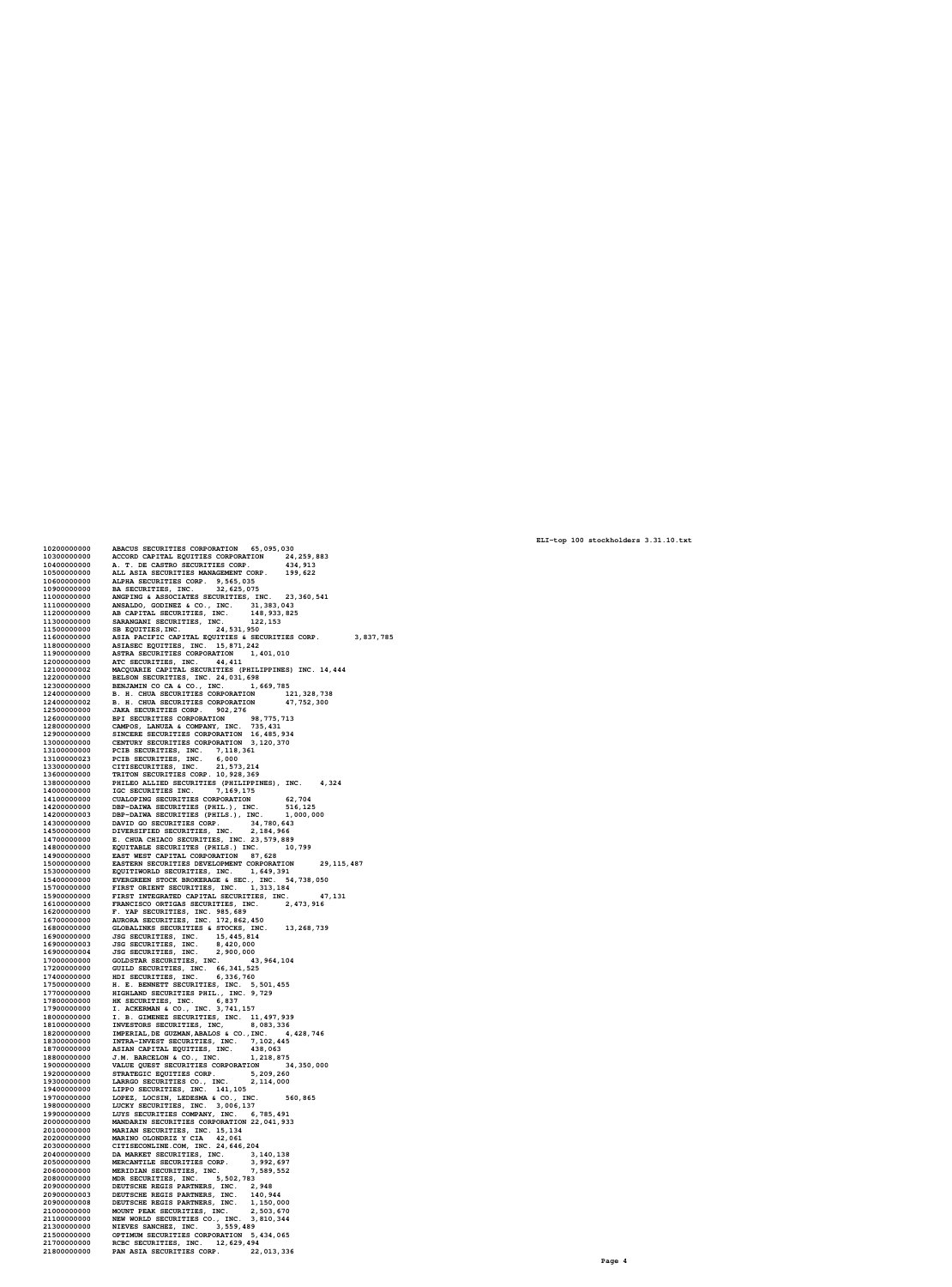PLATINUM SECURITIES, INC. 1, 359, 172<br>PREMIUM SECURITIES, INC. 12, 426, 197<br>PREMIUM SECURITIES, INC. 16, 755, 529<br>PRYCE SECURITIES, INC. 1, 426, 981<br>PUBLIC SECURITIES CORPORATION 1, 725, 162<br>QUALITY INVESTMENTS & SECURITIE **8 , 6 0 2 , 0 0 8 9 8 , 0 8 8** R & L INVESTMENTS, INC. 1,031,285<br>ALAKOR SECURITIES CORPORATION 558,578<br>R. COYIUTO SECURITIES, INC. 18,746,433<br>REGINA CAPITAL DEVELOPMENT CORPORATION 14,772,809 R. NUBLA SECURITIES, INC. 32, 978, 701<br>AAA SOUTHEAST EQUITIES, INCORPORATED 59<br>R. S. LIM & CO., INC. 14, 791, 745<br>RTG & COMPANY, INC. 3, 348, 562<br>S.J. ROXAS & CO., INC. 8, 259, 040<br>S.J. ROXAS & CO., INC. 37, 094<br>SECURITIES **, 3 3 1** SUPREME STOCKBROKERS, INC.<br>
TANSENGO 6 CO., INC. 11, 089, 574<br>
THE FIRST RESOURCES MANAGEMENT 6 SECURITIES CORP.<br>
THE FIRST RESOURCES MANAGEMENT 6 SECURITIES CORP.<br>
TRANS-ASIA SECURITIES, INC. 115, 654, 319<br>
TRANS-ASIA SEC **, 1 7 5 , 1 9 7 8 , 2 4 8** GOLDEN TOWER SECURITIES & HOLDINGS,<br>SOLDEN SECURITIES, INC. 69,472, 359<br>C.D. TAN & COMPANY, INC. 318,240<br>CLSA PHILIPPINES, INC. 318,240<br>CLSA PHILIPPINES, INC. 575,000<br>CLSA PHILIPPINES, INC. 575,000<br>CLSA PHILIPPINES, INC. 1 **7 , 2 0 7 5 , 4 1 3 , 1 6 2 2 , 7 5 3 7 6 , 2 1 1 2 3 , 8 1 3 , 4 9 0 6 0 , 0 0 0 , 7 5 2 KING'S POWER SECURITIES, INC.<br>BANCO DE ORO - TRUST BANKING<br>CITIBANK N.A. 78,461,542<br>CITIBANK N.A. 4,600 0 4 , 8 8 4 , 0 1 6 G R O U P 2 9 , 5 8 5** DEUTSCHE BANK MANILA-CLIENTS A/C<br>DEUTSCHE BANK MANILA-CLIENTS A/C<br>DEUTSCHE BANK MANILA-CLIENTS A/C **8 4 , 9 7 0 3 2 , 4 3 0 1 2 2 , 5 0 0 DEUTSCHE BANK MANILA-CLIENTS A/C 0 9 , 9 5 2 E MP I RE E A S T L AN D H O L D I N G S 1 8 T H E H O N G K O N G AN D S H AN G H A I B AN K I N G C O RP . L T D . - C L I E N T S ' A C C T . 8 , 9 9 8 , 8 0 5** THE HONGKONG AND SHANGHAI BANKING CORP. LTD. -CLIENTS' ACCT.<br>THE HONGKONG & SHANGHAI BANKING CORP. LTD. -OWN ACCOUNT 1 **, 2 0 0 , 0 0 0 P C D N O M I N E E C O RP 6 4 S AN M I G U E L C O RP O RA T I O N RE T I RE ME N T P L AN 2 2 2 , 5 0 0 S AN M I G U E L C O RP O RA T I O N RE T I RE ME N T P L AN - S T P 3 , 2 0 0 , 0 0 0 V I C A S E RV I C E S & MANA G E ME N T C O RP O RA T I O N 1 2 0 , 0 0 0** RCBC TRUST & INVESTMENT DIVISION **3 2 , 4 5 2** RCBC TRUST & INVESTMENT DIVISION<br>RCBC TRUST & INVESTMENT DIVISION **8 , 3 1 1 2 , 1 6 2**  $R$ CBC TRUST & INVESTMENT DIVISION **, 0 8 1**  $R$ CBC TRUST & INVESTMENT DIVISION **, 1 0 2** RCBC TRUST & INVESTMENT DIVISION<br>RCBC TRUST & INVESTMENT DIVISION **2 , 1 6 2 , 1 6 2**

**, 1 9 1 , 6 3 6 5 9 , 4 3 3 , 8 3 8 8 , 7 4 0**

**1 9 0 0 0 0 0 0 0 0**

 **2 0 0 0 0 0 0 0 0 0 2 0 0 0 0 0 0 0 0 2 2 3 0 0 0 0 0 0 0 0**

 **2 4 0 0 0 0 0 0 0 0 2 5 0 0 0 0 0 0 0 0 2 8 0 0 0 0 0 0 0 0 2 9 0 0 0 0 0 0 0 0 2 3 0 0 0 0 0 0 0 0 0**

**3 0 0 0 0 0 0 0 0 1**

**3 1 0 0 0 0 0 0 0 0**

 **3 2 0 0 0 0 0 0 0 0 2 3 3 0 0 0 0 0 0 0 0 3 5 0 0 0 0 0 0 0 0 3 6 0 0 0 0 0 0 0 0**

**3 7 0 0 0 0 0 0 0 0 2 3 8 0 0 0 0 0 0 0 0**

**2 5 1 0 0 0 0 0 0 0 0 5 2 0 0 0 0 0 0 0 0**

 **8 6 0 0 0 0 0 0 0 0 8 8 0 0 0 0 0 0 0 0 3 2 3 0 0 0 0 0 0 0 3**

 **2 3 0 0 0 0 0 0 0 5 2 3 0 0 0 0 0 0 0 8 3 2 8 0 0 0 0 0 0 0 0 3 3 0 0 0 0 0 0 0 0**

**3 8 0 0 0 0 0 0 0 0**

 **3 8 0 0 0 0 0 0 0 1 4 5 0 0 0 0 0 0 0 0 3 4 5 0 0 0 0 0 0 0 3**

 **4 5 0 0 0 0 0 0 0 7 8 8 0 0 0 0 0 0 0 0**

**8 9 0 0 0 0 0 0 0 0**

**C I T I 1 0 0 0 0 0 0 C I T I 1 0 0 0 0 1 0 D E U B 1 0 0 0 0 0 0**

**D E U B 2 0 0 0 0 0 0 D E U B 2 0 0 0 0 0 3 D E U B 2 0 0 0 0 0 5**

**E E L H 0 0 0 0 0 0 0**

**H S B C 1 0 0 0 0 0 0**

**H S B C 2 0 0 0 0 0 0 H S B C 3 0 0 0 0 0 0**

**P C N C 1 0 0 0 0 0 0**

**P S M C 1 0 0 0 0 0 0 P S M C 2 0 0 0 0 0 0 P V S M 1 0 0 0 0 0 0 R C B C 1 0 0 0 0 0 0**

**R C B C 1 0 0 0 0 0 5**

**R C B C 1 0 0 0 0 3 0 R C B C 1 0 0 0 0 3 3**

**R C B C 1 0 0 0 0 3 4**

**R C B C 1 0 0 0 0 4 3**

**R C B C 1 0 0 0 0 4 4**

**B C D O**  PAPA SECURITIES CORPORATION<br>ATR-KIM ENG SECURITIES, INC.<br>ATR KIM ENG SECURITIES, INC.

ELI-top 100 stockholders 3.31.10.txt